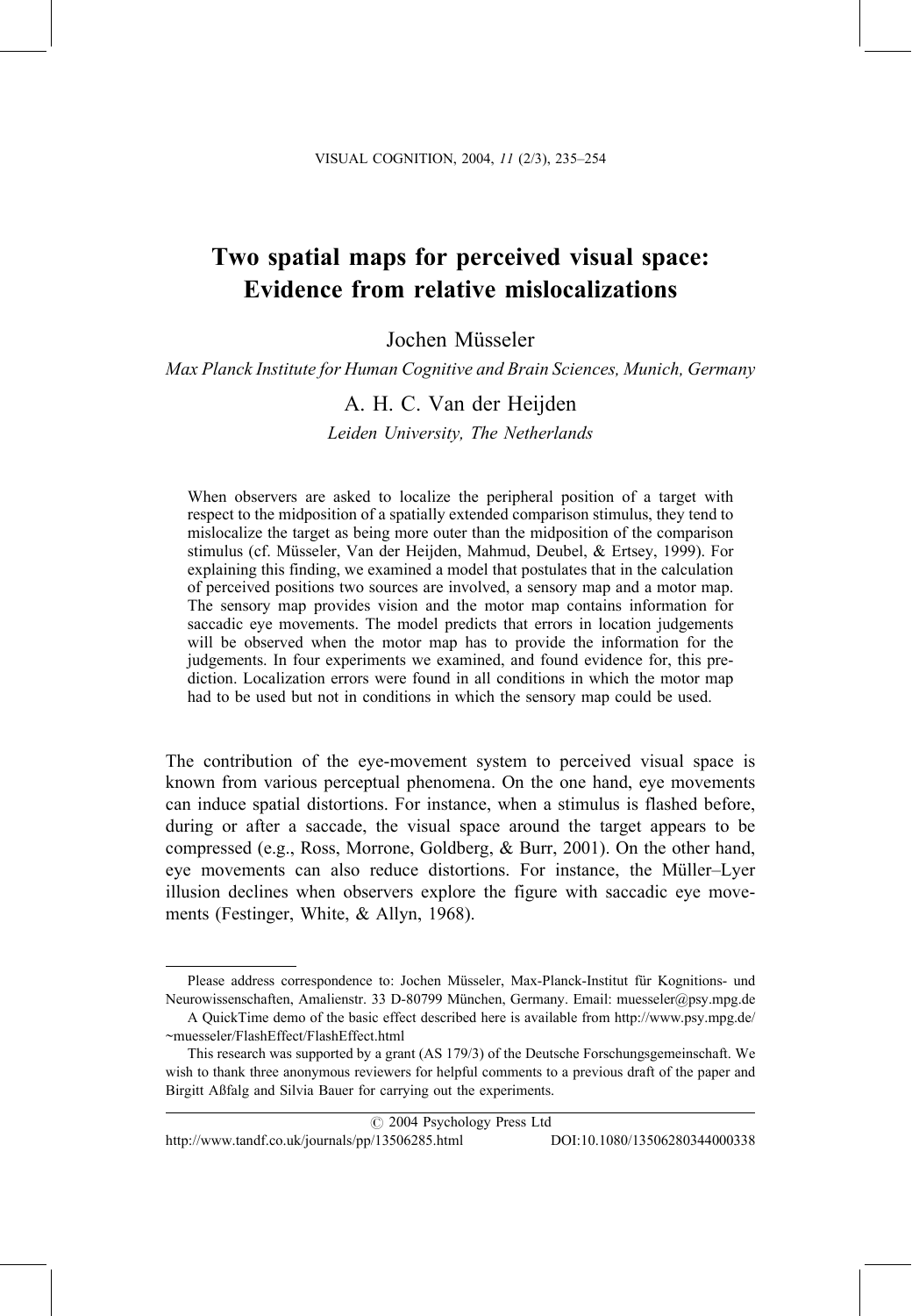There are, however, also spatial illusions or distortions of perceived visual space, which, at first sight, seem to be independent from eye movements. Nevertheless it cannot be excluded that at least some of them can be related to the metrics underlying the ocular system. The present paper is concerned with a task that might produce such an illusion. In this task a small probe and a spatially extended comparison stimulus is presented under fixation (cf. Figure 1). The observers' task is to judge the peripheral position of the probe with respect to the midposition of the comparison stimulus. When both stimuli are flashed successively, the observers perceive the probe as being more peripheral than the midposition of the comparison stimulus (Müsseler, Van der Heijden, Mahmud, Deubel, & Ertsey, 1999; Stork, Müsseler, & Van der Heijden, 2004).

To explain this relative mislocalization, Müsseler and colleagues (1999) assumed it emerged from different absolute localizations of probe and midlocation of comparison stimulus. From the literature it is known that the absolute location of a briefly presented target is often perceived more foveally than it actually is (see, e.g., Kerzel, 2002; Mateeff & Gourevich, 1983; Osaka, 1977; O'Regan, 1984; Van der Heijden, Van der Geest, De Leeuw, Krikke, & Müsseler, 1999b). For explaining the relative mislocalization the assumption to add was that a spatially extended stimulus is localized even more foveally than a spatially less-extended probe. Then the probe's relative position is perceived more peripheral than the midposition of the comparison stimulus. This explanation of the relative mislocalization was successfully tested against alternative accounts (for details see Müsseler et al., 1999). Moreover, pointing to the midposition of the spatially extended comparison stimulus and pointing to the small probe revealed more absolute foveal mislocalizations for the comparison stimulus than for the probe (Müsseler et al., 1999, Exp. 4).



Figure 1. The spatial illusion under consideration. Observers fixate a cross in the middle of a screen. A stimulus configuration consisting of a single lower square (probe) and a spatially extended row of upper squares (comparison stimulus) are flashed successively (e.g., temporally separated by a stimulus onset asynchrony [SOA] of 100 ms) to the left or to the right of the fixation cross (here to the left). When participants' task is to judge the position of the probe relative to the midposition of the comparison stimulus, they perceive the probe as being more peripheral than the midposition of the comparison stimulus.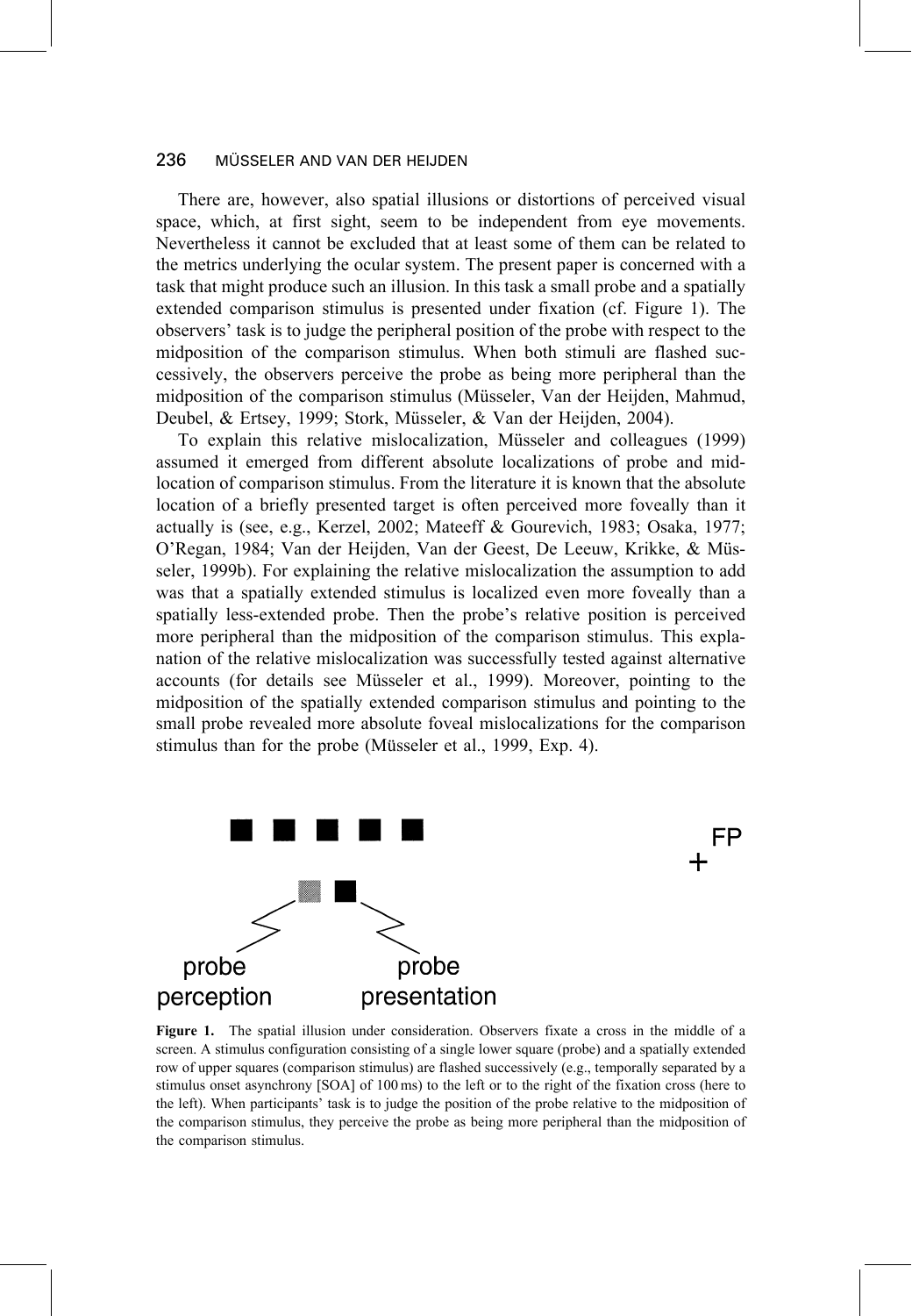It is important to note that comparable foveal tendencies in absolute localizations are found in saccadic eye-movement studies. First, saccades tend to undershoot a peripheral target by about 5–10% of its eccentricity—an error that is normally compensated with a corrective saccade (see, e.g., Aitsebaomo & Bedell, 1992; Bischof & Kramer, 1968; Lemij & Collewijn, 1989). Second, the saccadic undershoot seems to increase with spatially extended stimuli (so-called centre-ofgravity effect; cf. Findlay, Brogan, & Wenban-Smith, 1993; see also Vos, Bocheva, Yakimoff, & Helsper, 1993). Moreover, the size of the saccadic undershoot is in the same range as the size of the foveal mislocalization observed in a perceptual judgement task (see Van der Heijden et al., 1999b). We recently examined and indeed observed these properties of saccadic behaviour with the probe and comparison stimulus depicted in Figure 1 (Stork et al., 2004). Thus, saccading and pointing to the (mid) position of briefly presented stimuli provides support for Müsseler et al.'s (1999) explanation of the relative mislocalization.

The close correspondence between the findings of saccadic eye-movement research and the assumptions used in Müsseler et al.'s explanation suggests an intriguing possibility: The possibility that the saccadic eye-movement system is at the basis of, provides the metric for, position judgements in position judgement tasks (see also, e.g., Van der Heijden, Müsseler, & Bridgeman., 1999a; Wolff, 1987, for this suggestion). There is, however, a serious problem with this explanation. The relative mislocalizations in Müsseler et al.'s (1999) task emerge only when the comparison stimulus and the probe are flashed successively separated by an SOA of at least 50 ms (with increasing SOAs the mislocalizations reach an asymptote at SOAs of about 200 ms). With simultaneous presentation of comparison stimulus and probe a reliable mislocalization does not occur at all (cf. Müsseler et al., 1999). So, the question emerges: Why are relative mislocalizations observed when probe and comparison are separated in time and not when presented simultaneously?

The beginning of an answer can be derived from two-factor theories of space perception as, for instance, proposed by Van der Heijden and colleagues (Van der Heijden, 2003, chap. 7; Van der Heijden et al., 1999a; for similar views, see also Koenderink, 1990; Scheerer, 1985; Wolff, 1987, 2004). The theory offers a general framework to account for various classical problems in the field of visual space perception, for instance, the inverted image problem, the size constancy problem, and the stable perceptual world problem (see Van der Heijden et al., 1999a).

With others, Van der Heijden and colleagues assume that space perception originates from two different sources. One source is a visual sensory map, the other a nonvisual motor map. The visual sensory map can be regarded as "space" filling". It provides the "substance" of which the spatial structure consists (cf. Scheerer, 1985; Wolff, 1987). It contains only the neighbourhood relations, not the metric necessary to perform goal-directed eye movements. The metric in this "space filling substance" is provided by the nonvisual motor map. This map has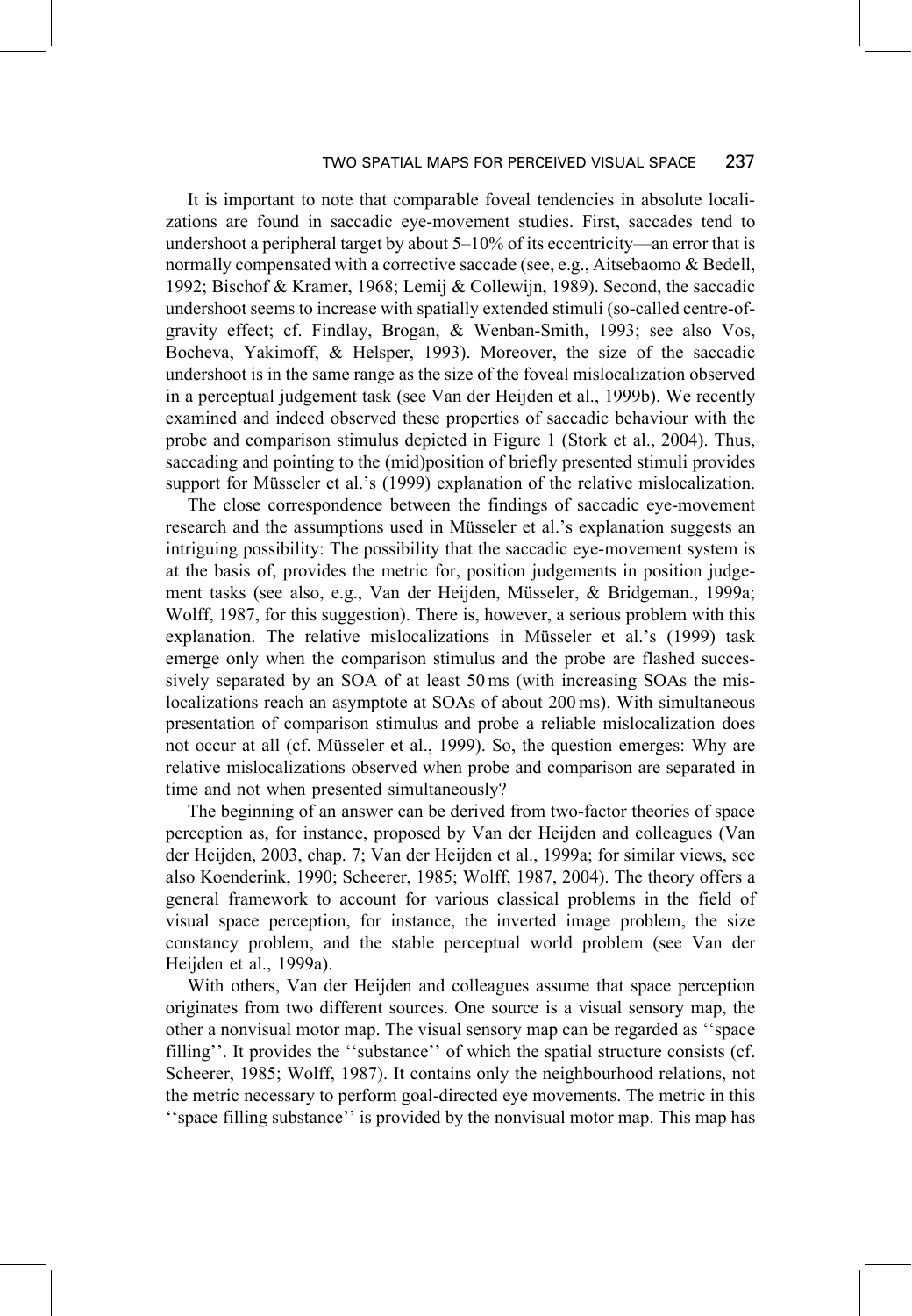to be regarded as an eye-position map, that is, a map that codes all possible (eye) positions on (map) positions. All possible eye positions are coded in terms of the movements that are required for bringing the spatially corresponding points in the visual sensory map in the middle of the fovea. In Van der Heijden et al.'s conceptualization both maps are densely connected and together determine what is seen. This can be taken to mean that the perceived positions result from the visual sensory map "enriched" by the motor map about the spatial positions in the visual field in terms of realized and required eye positions. Or, what is perceived results from the motor map "enriched" by the sensory visual map with identity information and local neighbourhood relations.

With this two-factor conceptualization of visual space perception it is not difficult to understand why relative mislocalizations are observed when probe and comparison are separated in time and not when presented simultaneously. With simultaneous presentation of probe and comparison the perceptual judgement is assumed to access the visual sensory map. This map provides adequate information about the neighbourhood relations. So, no relative mislocalizations are to be expected. With successive presentation, however, a direct visual assessment of the spatial relations in the sensory map is impossible and the motor map is assessed to provide the required position information. This map contains the metric necessary to perform goal-directed eye movements. Judgements based on information in this map will reflect the properties and peculiarities of the eye-movement system. Among these properties and peculiarities are the tendency to undershoot a target and the tendency towards a larger undershoot for a spatially extended target than for a less extended one. So, with successive presentation of comparison and probe these two tendencies will show up in the relative judgement data.

In terms of this two-factor conceptualization it becomes also clear why the relative mislocalization in Müsseler's task is observed under conditions without overt eye movements. The motor map is a complete two-dimensional map containing all possible eye-movement tendencies to all objects in a visual scene (cf. Wolff, 1987).<sup>1</sup> Once established by perceptual learning (cf. also O'Regan  $\&$ Noë, 2001; Wolff, 1987), the map is continuously available as an enduring map, which is independent of whether eye movements are planned, initiated or executed. $^{2}$ 

<sup>&</sup>lt;sup>1</sup>If disparity, convergence and vergence are included, the motor map could be even a threedimensional map. For simplicity, the present considerations are restricted to the two-dimensional

 $^{2}$  In the literature, multiple stimulation (e.g., at opposite sides of fixation) is often introduced to examine the role of the eye-movement system with regard to a certain phenomenon. It is argued that the contribution of the eye-movement system can be negated if the phenomenon remains unaffected by multiple stimulation – after all, a saccade can be only directed to one object at a point in time. Contrary, the present account assumes that the motor map of the eye-movement system is involved in any perceived location independent of whether an eye movement is planned, initiated or executed. Thus, even multiple stimulation does not rule out the involvement of a motor map.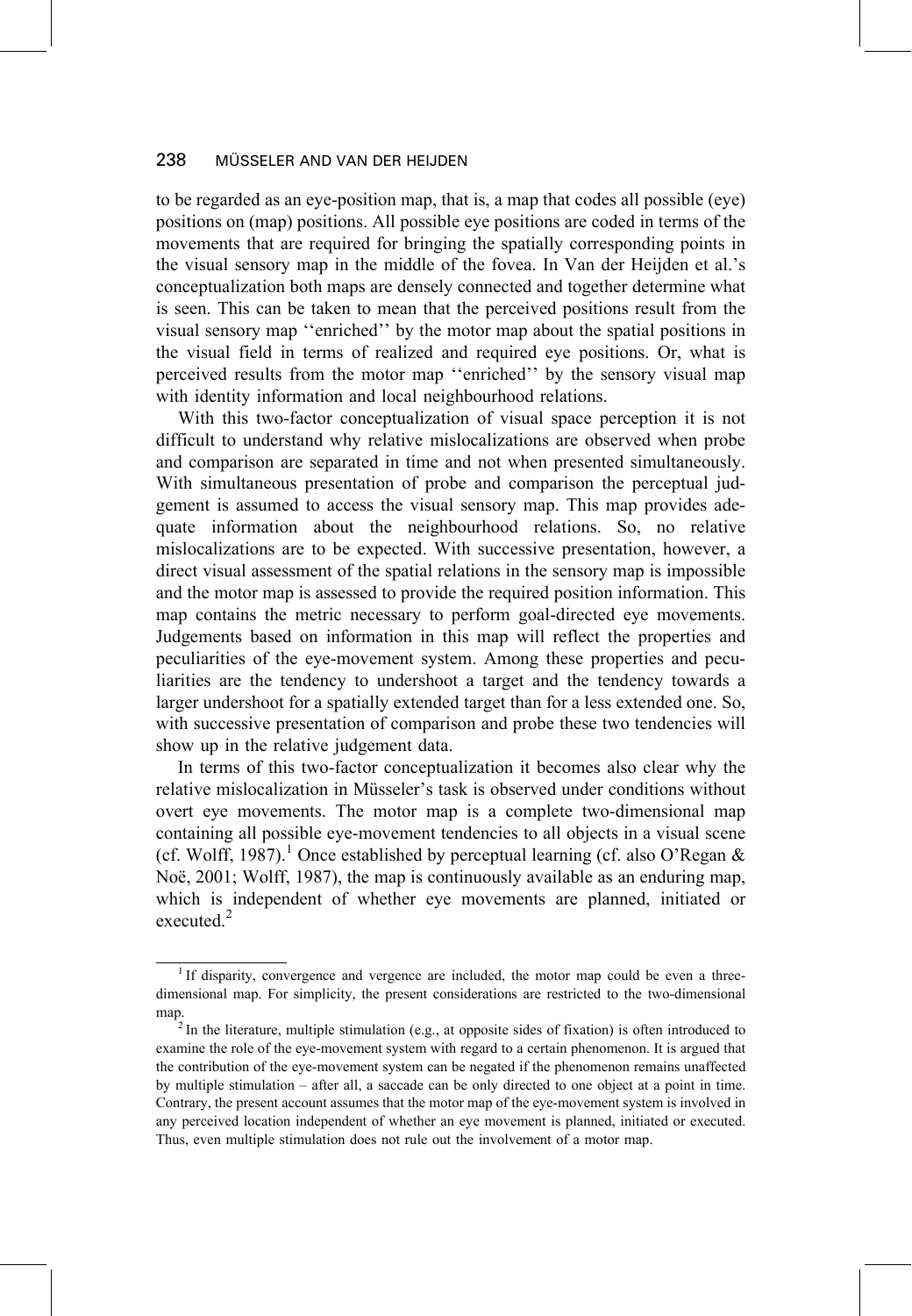In sum, Müsseler et al.'s (1999) explanation of the relative position illusion is completely in line with the more general two-factor view on visual space perception. Nevertheless, the two-factor explanation can certainly use some further supporting evidence. One possibility to test the considerations and explanation further is to search for another variant of the illusion. In the conceptualization just presented the illusion is based on the general principle of hampered/eliminated access to the visual sensory map and facilitated/obligatory access to the nonvisual motor map. In the paradigm used so far to produce the illusion, this is accomplished by the SOA; an SOA > 50 ms eliminates the possibility to directly access the neighbourhood relations between the stimuli in the sensory map and consequently enforces the use of the motor map.

Another possibility is to eliminate the neighbourhood relations *per se*. This elimination of neighbourhood relations can be accomplished by presenting the probe at one side of the fixation cross and the comparison stimulus at the other side (bilateral presentation mode). The observers' task then is to judge whether the probe is further or nearer to the fixation cross than the midposition of the comparison stimulus. If our assumption is correct that in this situation—because of the elimination of the direct neighbourhood relations-the motor map is accessed, the probe has to be perceived more outer even when probe and comparison stimulus are presented simultaneously, that is the illusion has also to show up with  $SOA = 0$  ms.

To further test the assumption, the subsequent experiments introduce a bilateral presentation mode and compare the results with those obtained in the unilateral presentation mode used in the previous studies. The stimulus configurations used in the experiments are shown in Figure 2. In Experiment 1 the unilateral configuration (1) is compared with the bilateral configuration (2). The hypothesis is that in the bilateral presentation mode a mislocalization occurs also with simultaneous presentation of probe and comparison stimulus. Experiments 2 and 3 are basic control experiments. In Experiment 2 the configuration (3) is introduced in order to compare the expected mislocalization in configuration (2) with a new baseline condition (two single squares at each side of the fixation point). Experiment 3 examined the position judgements of the inner, middle, and outer square of the comparison stimulus (configuration 4) together with configuration (3). This experiment controls for possible strategies with judgements based on the inner or outer edge of the comparison stimulus instead of the middle position. Finally, in Experiment 4 configurations (2) and (3) are presented again, but at two different eccentricities. Previous experiments with the unilateral presentation mode (1) have shown that the mislocalization increased with the eccentricity of stimulus presentation (Müsseler et al., 1999; Stork et al., 2004). If the expected effects of the bilateral presentation mode correspond with the ones of the unilateral presentation mode, an influence of eccentricity is also expected in the bilateral presentation mode.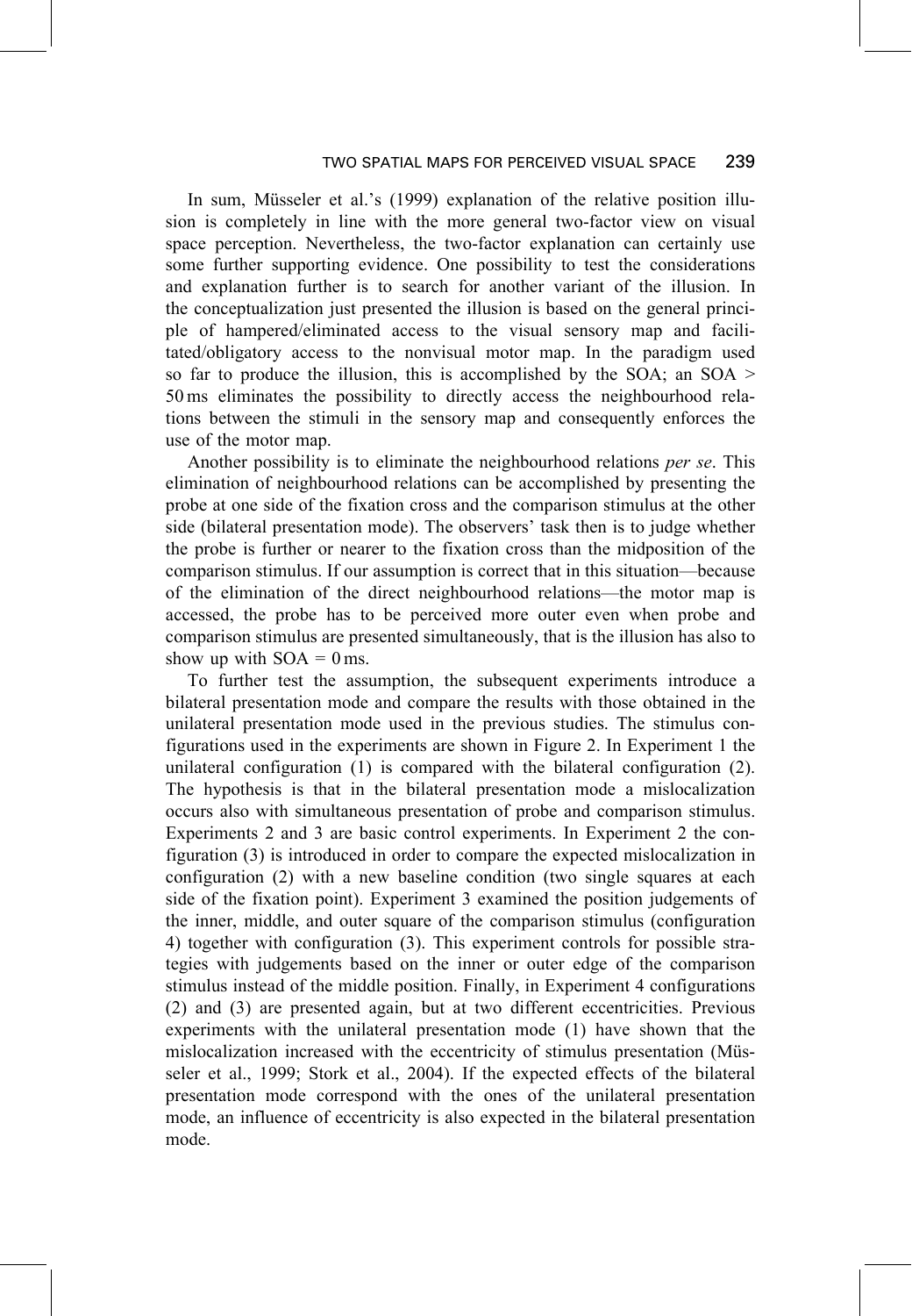

Figure 2. Basic stimulus configurations in the experiments. Light grey squares (not marked in stimulus presentation) indicate the critical square in the comparison stimulus. In Experiment 1 the unilateral configuration (1) was compared with the bilateral configuration (2). In Experiment 2 the two bilateral configurations (2) and (3) were compared. Experiment 3 examined the inner, middle, and outer square of the comparison stimulus (configuration 4) together with configuration (3). Finally, in Experiment 4 configurations (2) and (3) were presented again, but at two different eccentricities.

# **EXPERIMENT 1**

This experiment introduces a relative position judgement task with a bilateral presentation mode in which the probe is presented at one side of the fixation cross and the comparison stimulus at the other side. The observers' task is to judge whether the probe is more outer or inner with regard to the midposition of the comparison stimulus. As elaborated in the Introduction, our assumption is that in this situation the motor map is accessed and that therefore the probe is perceived more outer even with simultaneous presentation of the stimuli.

Besides the bilateral presentation mode the experiment also involves the unilateral presentation mode used in earlier work. This allows us to compare the relative mislocalizations in the two presentation modes. In both presentation modes the SOA between stimuli is also varied.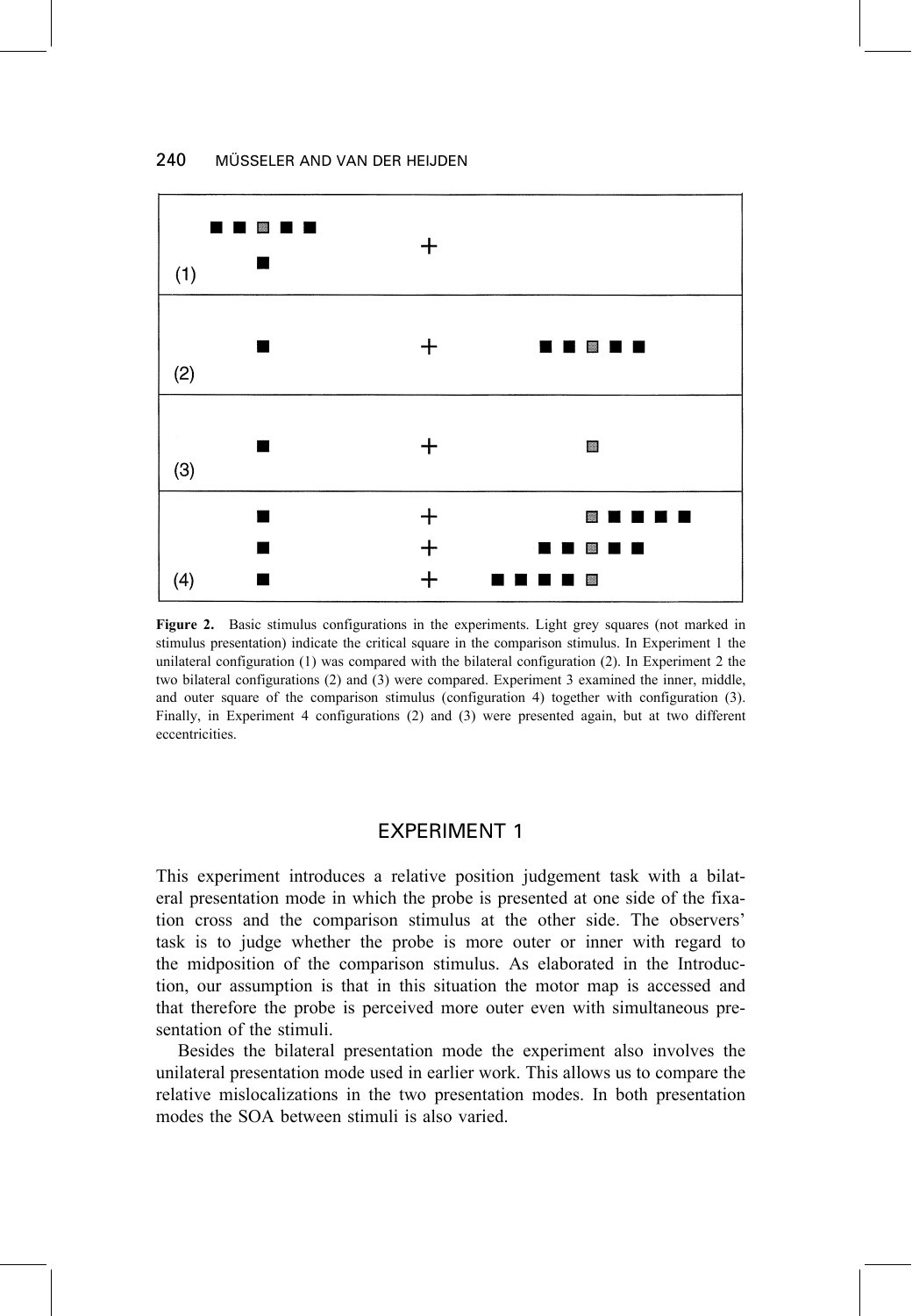### Method

Apparatus and stimuli. The experiments were carried out on a laboratory computer with a 14-inch screen (Rhothron rho-prof 200, refresh rate 71 Hz). The stimuli (dark squares on a light background) measured 0.33  $\times$  0.33° and were presented for one vertical retrace (14 ms). The display was positioned at a viewing distance of 500 mm. Its luminance was approximately  $39 \text{ cd/m}^2$ . The subject sat at a table with a chin and forehead rest.

In the unilateral presentation mode the stimulus display consisted of a horizontal row of five upper squares (comparison stimulus), each separated by  $0.33^{\circ}$ , and a single lower square (probe, cf. Figure 3). The positions of the five upper squares were held constant, with the central square at  $5^\circ$ . The position of the probe had a vertical distance of  $1.4^{\circ}$  to the comparison stimulus and was horizontally varied with respect to the midposition of the comparison stimulus by  $\pm 0.2$ , 0.7, and 1.2°; thus the probe was presented at 3.8, 4.3, 4.8, 5.2, 5.7, and  $6.2^{\circ}$ . The stimulus display appeared unpredictably towards the right or the left of the fixation cross.

In the bilateral presentation mode, the probe is unpredictably presented at one side of the fixation cross and the comparison stimulus at the other side. The



Figure 3. Stimulus presentation in the experiments. In the unilateral presentation mode, comparison stimulus and probe appeared both either in the left or the right visual field. In the bilateral presentation mode, the comparison stimulus is presented at one side of the fixation cross and the probe at the other side.

### Unilateral presentation mode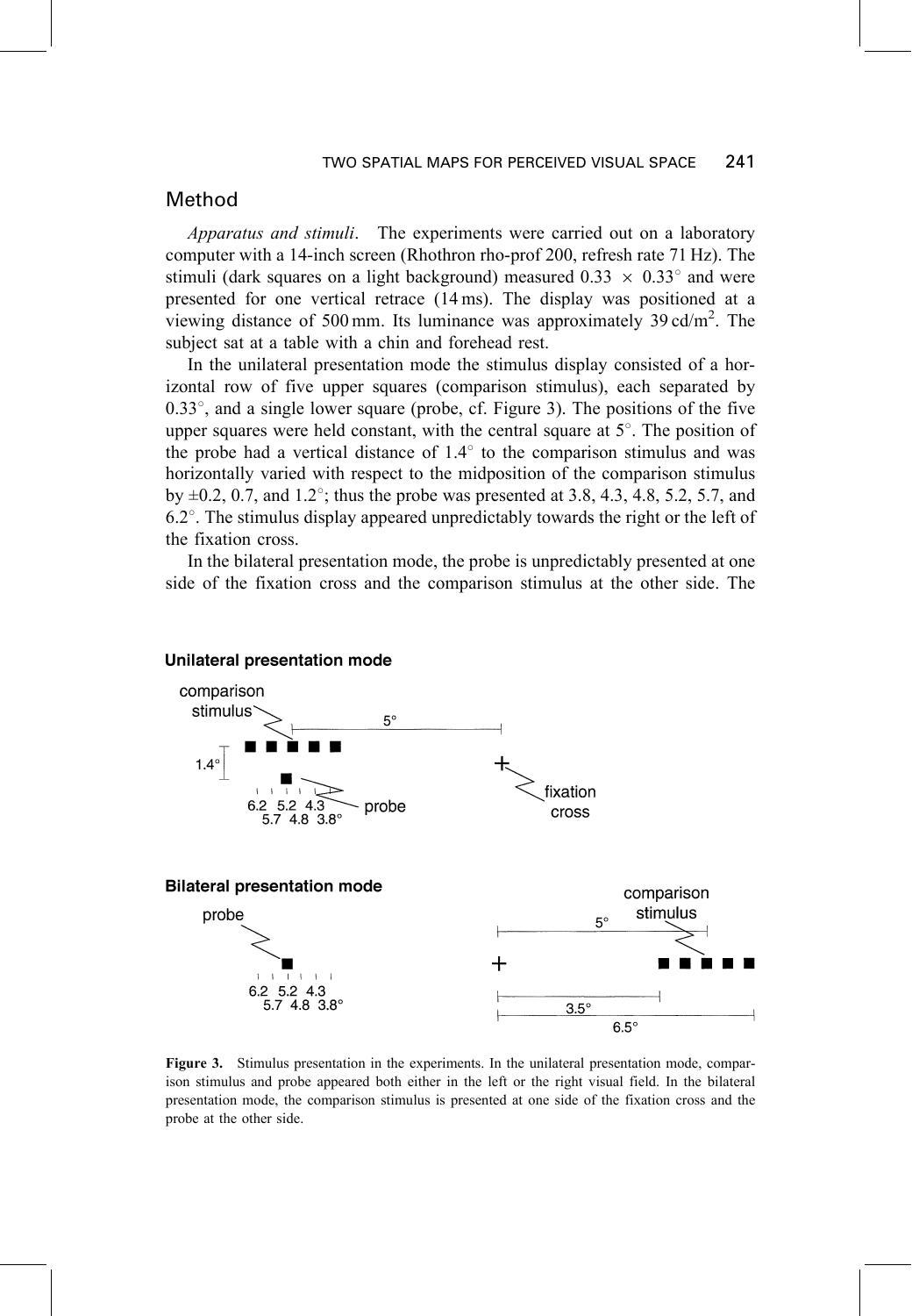stimulus positions were the same as in the unilateral presentation mode, that is, the midposition of the comparison was at  $5^\circ$  and the probe was either presented at 3.8, 4.3, 4.8, 5.2, 5.7, or 6.2°.

Design. The bilateral and unilateral presentation mode were presented blockwise with the sequence of blocks counterbalanced between participants. Probe and comparison stimuli either appeared simultaneously, or the probe preceded or followed the comparison stimulus by an SOA of  $\pm$ 112 ms. The probe was presented at one of the six positions (3.8 to 6.2°) around the  $5^\circ$ midposition of the comparison stimulus. The complete set of SOA  $\times$  probe position combinations was presented to all participants in a randomized sequence.

*Procedure.* Viewing was binocular in a dimly lit room. Participants initiated the stimulus presentations by simultaneously pressing two mouse keys. Each trial began with a beep and a centred fixation cross that remained visible until the response was given. The instruction stressed concentration on the fixation point. 300 ms after the presentation of the fixation cross, probe and comparison stimulus were either presented simultaneously or with an SOA of  $\pm$ 112 ms. Participants were asked to identify the more outer stimulus. In the bilateral presentation mode they answered by pressing a corresponding left or right key of a vertically arranged mouse. In the unilateral presentation mode they answered by pressing a corresponding upper or lower key of a horizontally arranged mouse. Following a response the next trial was triggered after 1 s. A training period of 36 trials and the experimental session of 576 trials lasted about 50 min.

*Participants.* Nine individuals, aged 23–38 years, were paid to participate in the experiment. All participants reported to have normal or corrected-tonormal vision.

# **Results**

Probabilities of outer judgements at the six probe positions were entered in Probit analyses (Finney, 1971; Lieberman, 1983), which determined the 50% threshold points of subjective equality (PSE) for every participant and condition. Figure 4 shows the mean deviations of the PSE values with regard to the midposition of the comparison stimulus at  $5^\circ$ . Negative deviations indicate PSE values lower than the objective midposition and thus a tendency to more outer judgements of the probe.

With the unilateral presentation mode the mean PSE value did not deviate from the objective midpositions for the 0 ms SOA (with a mean standard error between participants of  $s_e = 0.05$ ), but deviated from that position with  $-0.38^\circ$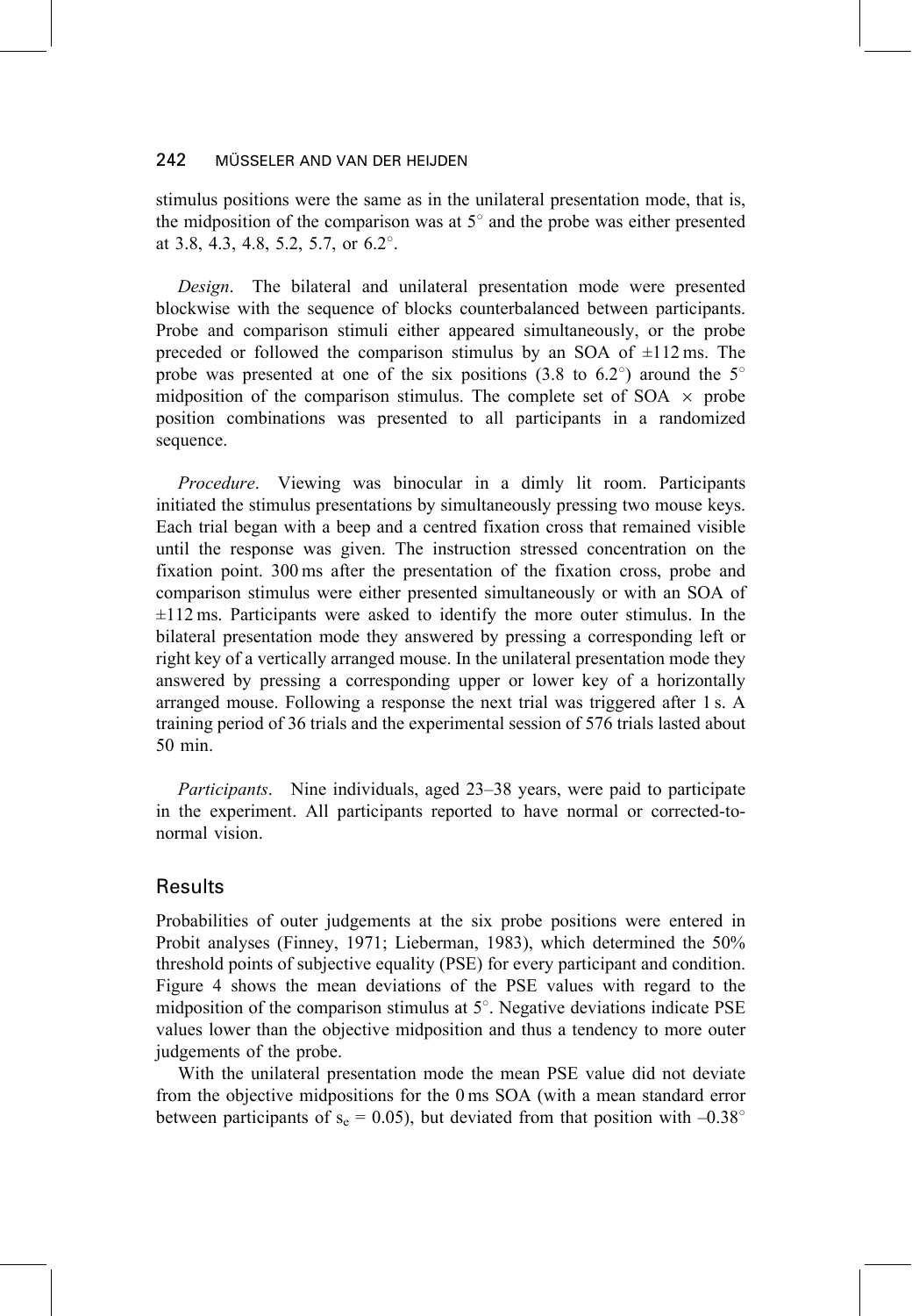

Figure 4. Mean deviations of the points of subjective equalities (PSE) from the objective position (here at 5°). Negative deviations indicate PSE values lower than the objective position and thus a tendency to more outer judgements of the probe. Bars represent the unilateral (left) and bilateral (right) presentation mode for the different stimulus onset asynchronies (SOA). Error bars indicate standard errors between participants (Experiment 1).

for the  $-112 \text{ ms }$  SOA (s<sub>e</sub> = 0.11), and  $-0.28^{\circ}$  for the +112 ms SOA (s<sub>e</sub> = 0.12). With the bilateral presentation mode the mean PSE value deviated from the objective midpositions by  $-0.39^{\circ}$  for the 0 ms SOA (s<sub>e</sub> = 0.13), with  $-0.55^{\circ}$  for the  $-112$  ms SOA (s<sub>e</sub> = 0.08), and  $-0.32^{\circ}$  for the +112 ms SOA (s<sub>e</sub> = 0.13).

The PSE values were entered as dependent variables in a 2 (presentation mode: unilateral vs. bilateral)  $\times$  3 (SOAs of -112, 0, and +112 ms) analysis of variance (Anova). This analysis revealed an effect of presentation mode with  $F(1,8) = 5.67$ ,  $MSE = 0.10$ ,  $p = .044$  and of SOA with  $F(2, 16) = 7.83$ ,  $MSE = 0.04$ ,  $p = .008$ <sup>3</sup> Additionally, the interaction was significant with  $F(2, 16) = 3.70$ ,  $MSE = 0.04$ ,  $p = .049$ .

### **Discussion**

The results of the unilateral presentation mode successfully replicate previous experiments. With simultaneous presentation of probe and comparison stimulus, localization judgements are perfect but a reliable error occurs when both stimuli

 $3$  The  $F$  probabilities in the present study are corrected according to Greenhouse and Geisser.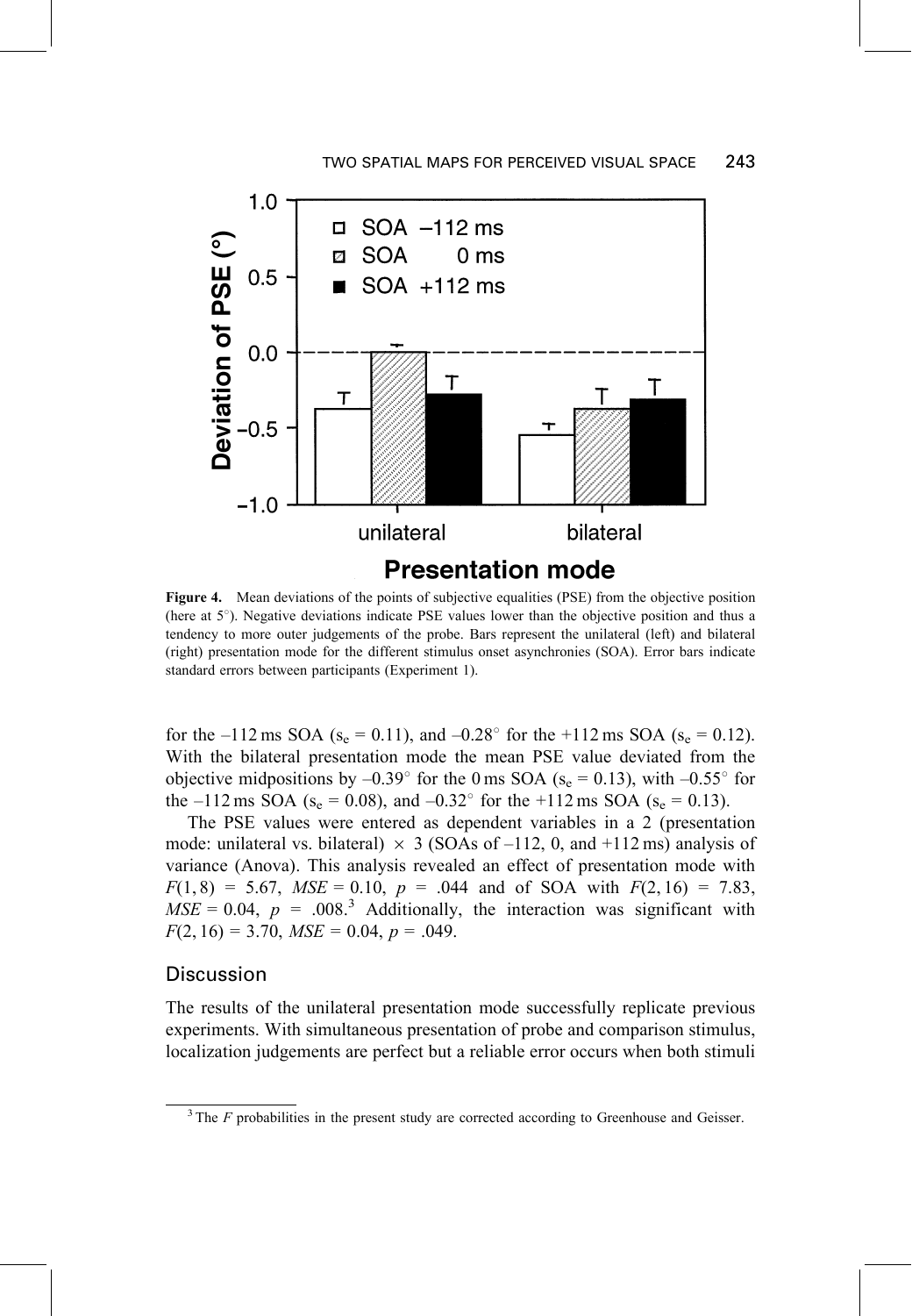are flashed successively. With successive presentation the probe is perceived more outer than the midposition of the comparison stimulus.

In the bilateral presentation mode the probe is perceived more outer than the midposition of the comparison stimulus with all SOAs. So, contrary to the results obtained in the unilateral presentation mode, the relative localization error is also observed with simultaneous presentation of probe and comparison stimulus. As elaborated in the Introduction, this outcome is to be expected on the basis of the two-factor theory of space perception. The interpretation of this finding is then that with bilateral presentation a direct visual assessment is hampered with all SOAs because of the lack of usable neighbourhood relations in a visual sensory map. Therefore, the perceived locations are determined by information in a motor map, in which the spatially extended comparison stimulus is placed more foveally than the less extended probe.

There are, however, at least two possible objections against this interpretation. The first objection is that the bilateral presentation mode lacks a suitable baseline condition. The experiment included no bilateral presentation condition that allows us to really evaluate the mislocalization of probe and comparison stimulus. This first objection is addressed in Experiment 2.

The second objection is that in the bilateral presentation mode a mislocalization could have occurred because observers tend to compare the inner position of the comparison stimulus, instead of the midposition, with the probe. Of course, then the comparison stimulus will be judged more inner and thus the probe more outer. This second objection is addressed in Experiment 3.

# **FXPERIMENT 2**

In Experiment 1 the results obtained in the bilateral presentation mode are compared with the results obtained in the unilateral presentation mode. However, the baseline condition of the unilateral presentation mode (i.e., the simultaneous presentation of probe and comparison stimulus) is not an adequate baseline condition for the bilateral presentation mode. The present experiment introduces such a baseline condition. Because in the present context only those mislocalizations, which result from the different spatial extensions of the stimuli, are of interest, a bilateral condition with one single square at each side of the fixation cross is a suitable baseline condition. Therefore this experiment compares the two bilateral configurations (2) and (3) shown in Figure 2.

# Method

*Stimuli, design, and procedure.* These were the same as in the previous experiment with the following exception. The conditions of the unilateral presentation mode of Experiment 1 were replaced by conditions, in which a single square appeared at each side of the fixation cross (configuration 3 in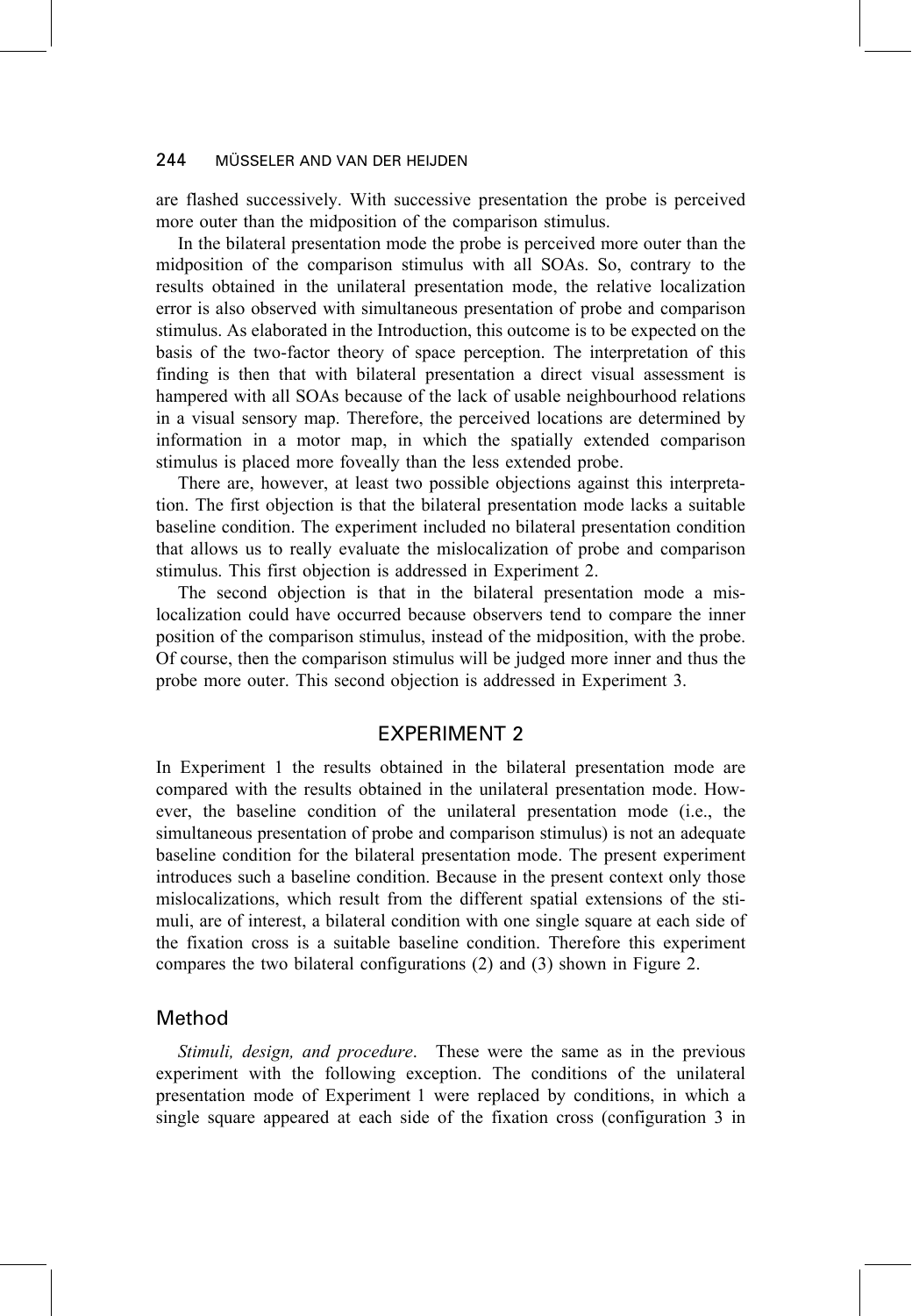Figure 3). Conditions were again presented blockwise with the sequence of blocks counterbalanced between participants.

Participants. Eleven observers, aged 21–43 years, were paid for participation.

### Results and discussion

The findings of the bilateral presentation mode with a spatially extended comparison stimulus successfully replicated the results obtained in Experiment 1. Reliable mislocalizations occurred with all SOAs:  $-0.41^{\circ}$  (s<sub>e</sub> = 0.14) with the – 112 ms SOA;  $-0.35^{\circ}$  (s<sub>e</sub> = 0.10) with 0 ms SOA; and  $-0.24^{\circ}$  (s<sub>e</sub> = 0.08) with  $+112$  ms SOA. In the baseline condition with one single square at each side of the fixation cross, the mean PSE values showed only minor deviations from the objective midposition:  $-0.08^{\circ}$  (s<sub>e</sub> = 0.06) with the  $-112 \text{ ms SOA}, 0.02^{\circ}$  (s<sub>e</sub> = 0.03) with the 0 ms SOA, and 0.19° ( $s_e$  = 0.05) with +112 ms SOA. Correspondingly, a two-way Anova revealed a significant difference between presentation modes with  $F(1, 10) = 17.17$ ,  $MSE = 0.14$ ,  $p = .002$  (cf. Figure 5).

Additionally, the Anova showed a significant effect of SOA with  $F(2, 20)$  = 5.16, MSE = 0.05,  $p = 0.036$ . Inspection of Figure 5 readily shows that in the



Figure 5. Mean PSE values of the baseline condition (left—single squares are presented at each side of the fixation cross) and the bilateral presentation mode (right—the probe is presented with the spatially extended comparison stimulus) (Experiment 2).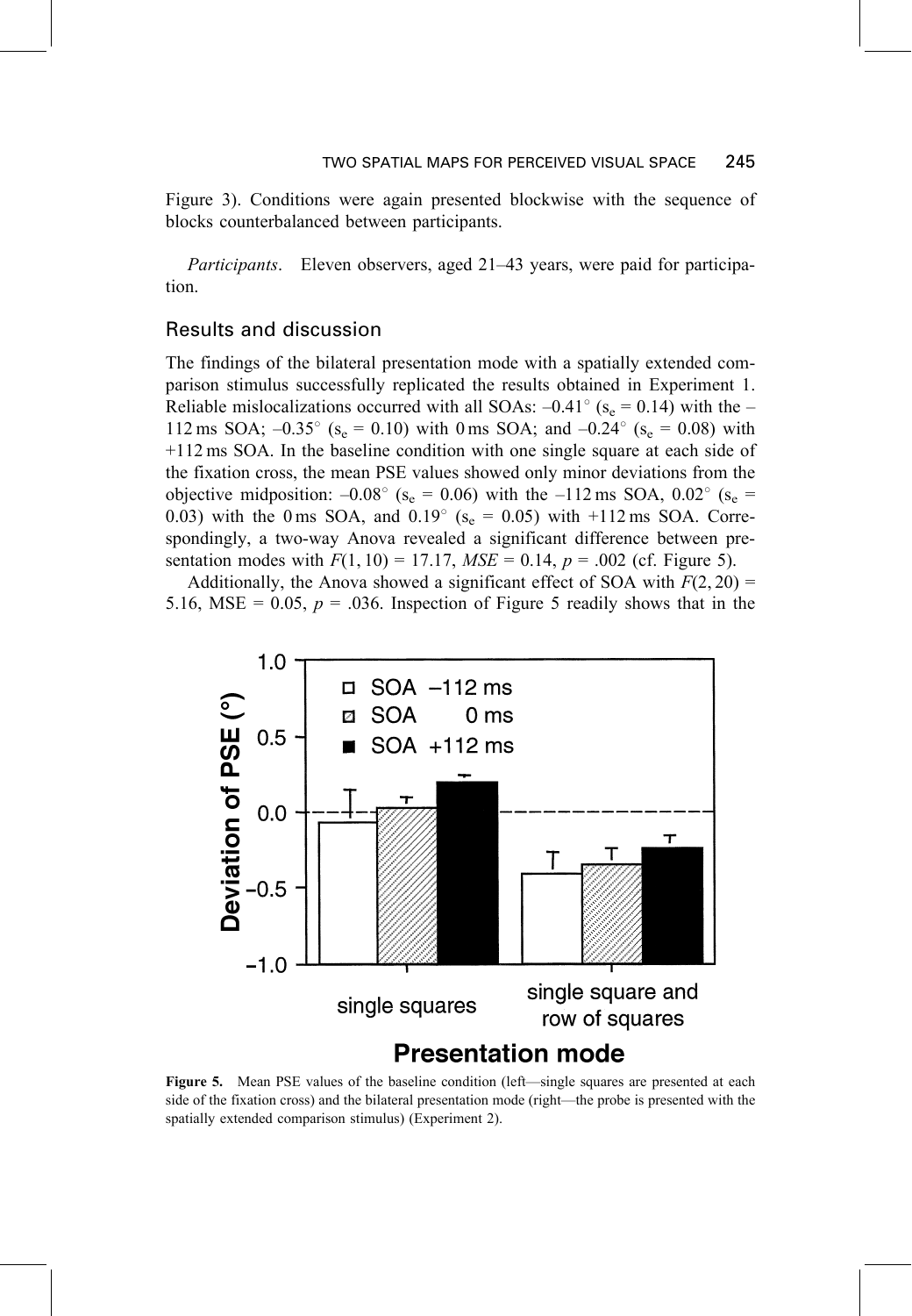experimental condition and in the baseline condition the number of outer judgements gradually decreases with increasing  $SOA$ ,  $-112$ , 0,  $+112$  ms. (Note, that the same tendency is also present in the data of Experiment 1; cf. Figure 4.) This effect of SOA reflects a general tendency towards more outer judgements for the stimulus presented first—a tendency independent of the spatial extend of the first and second stimulus.

Two remarks with regard to this significant SOA effect are here in order. Firstly, at present no adequate explanation for this effect is available. We are presently running experiments that further investigate this effect. Secondly, when the results obtained in the experimental condition are "corrected" for this SOA effect, it appears that the tendency to perceive the probe as more outer than the comparison is largely independent of SOA. In other words, when this SOA effect is taken into account, the data in the right part of Figure 5 truly reflect the effect of probe extend and comparison extend on the relative judgements.

# **EXPERIMENT 3**

With unilateral presentation appreciable relative mislocalizations are only observed with successive presentation of probe and comparison (i.e., when the two stimuli are separated by an SOA), not with simultaneous presentation (see Experiment 1; see also Müsseler et al., 1999). With bilateral presentation mislocalizations are also observed with simultaneous presentation of probe and comparison. With successive presentation, as well as an effect due to the different spatial extends of probe and comparison, an SOA effect also shows up; there is a tendency towards more outer judgements for the stimulus presented first (see Experiment 2; see also Müsseler et al., 1999, especially their Exp. 5). This pattern of results indicates that the simultaneous condition in the bilateral presentation mode is the adequate condition for investigating the extend effect. In this condition the effect of spatial extend and/or other spatial properties of probe and comparison is not confounded with the effect of SOA. Consequently in the subsequent experiments only this bilateral simultaneous exposure condition is used.

The present experiment investigates a main objection that can be raised against, what we just called, "the adequate condition" in Experiments 1 and 2. That objection is that in this simultaneous condition in the bilateral presentation mode observers could have tended to judge the location of the comparison stimulus by its foveally most nearby position, that is, by its inner edge. As Figure 2 shows, the inner edge of the comparison stimulus is much closer to the fixation point than the inner edge of the probe. If the observers employ one or another variant of such an "inner-strategy", the comparison stimulus will be judged more inner and, consequently, the probe more outer. And this is what the data showed.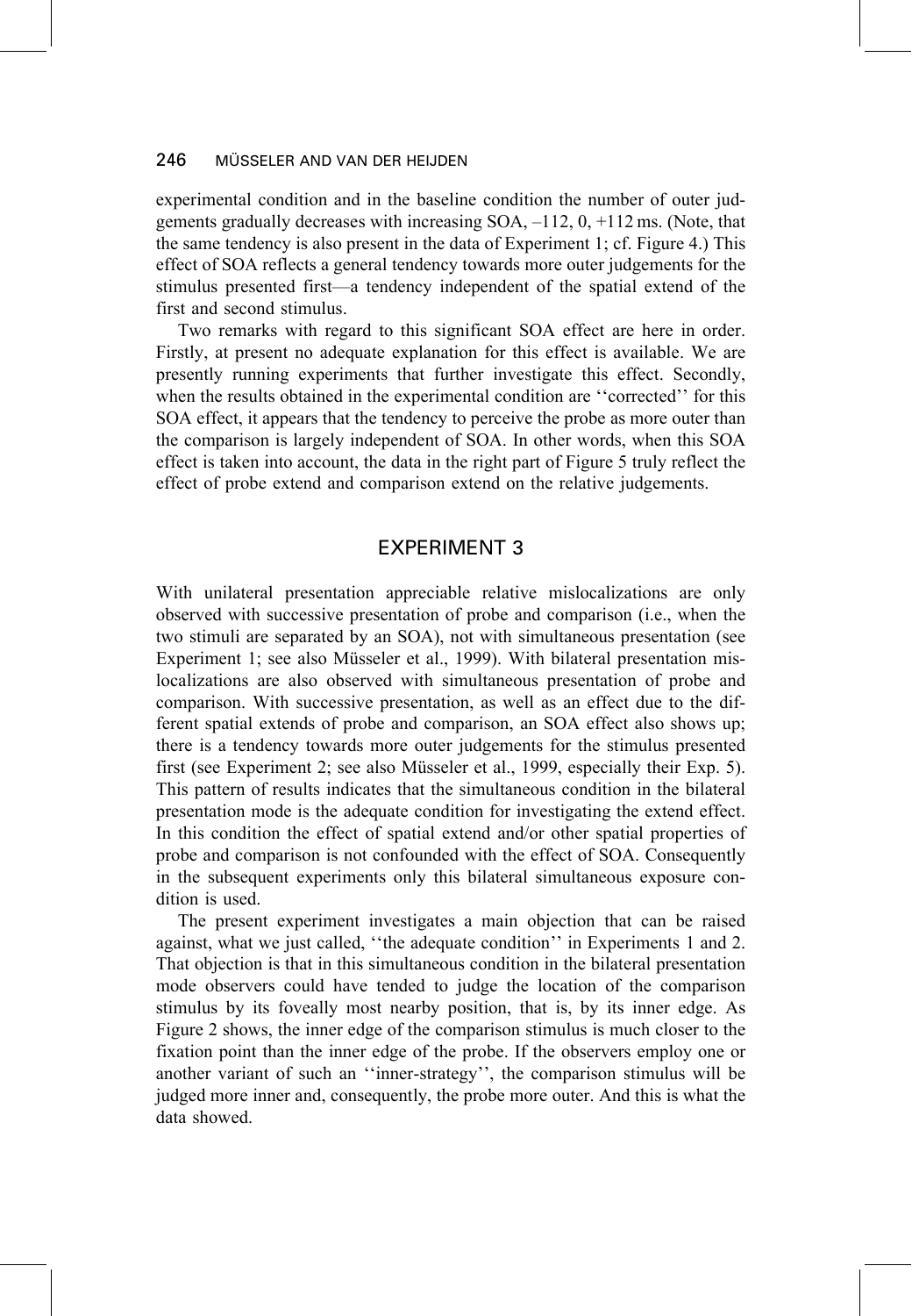One way to control for and to investigate such strategies is to make—by means of the instruction—different components of the comparison stimulus task relevant. Consequently, the inner edge, the midposition and the outer edge were made task relevant in the present experiment (cf. Figure 2, configuration 4). If in Experiment 1 and 2 observers based their judgement on the inner position of the comparison stimulus only (instead of on its midposition), the foveal displacement of the probe is expected to disappear with a task relevant inner edge. Moreover, if subjects base their judgements invariantly on the inner edge of the comparison stimulus and ignore the task instruction, a substantial significant effect of condition, inner, middle, outer, is to be expected (see the configurations in Figure 2, panel 4). Of course, these predictions are formulated to control for an inner-strategy account. They do not reflect our expectations.

### Method

Stimuli, design, and procedure. These were the same as in the previous experiments except for the following changes. The inner, middle or outer positions of the comparison stimulus were presented at  $8^\circ$  eccentricity (cf. Figure 2, configuration 4). Further, the baseline condition of Experiment 2 with one single square at each side of the fixation cross was added to the procedure (configuration 3). In three different blocks the observers were instructed to identify the more outer stimulus by basing their judgement on either the inner, the middle or the outer position of the spatially extended comparison stimulus or, in the baseline condition, to simply indicate the more outer stimulus. The sequence of blocks were randomized between participants. For the reasons set out above only simultaneous presentation of stimuli was used in the present experiment.

Participants. Eleven observers, aged 21-36 years, were paid for participation.

# Results and discussion

In the baseline condition the mean deviation of PSE values was again rather small  $(0.01^{\circ}, s_e = 0.04; \text{ cf. Figure 6}).$  In contrast, when the inner position of the comparison stimulus was judged together with the probe, a reliable mislocalization occurred (-0.28°,  $s_e$  = 0.13). A *t*-test showed that the difference between these two conditions is significant with  $t(10) = 2.34$ ,  $p = .021$ , onetailed. This outcome provides no evidence whatsoever for the objection that in the simultaneous condition of the bilateral presentation mode of Experiments 1 and 2 the observers judged the location of the comparison stimulus by its foveally most nearby position. Reliable mislocalizations were also obtained in the conditions where the middle position  $(-0.50^{\circ})$ , s<sub>e</sub> = 0.20) and the outer position (-0.55°,  $s_e$  = 0.23) of the comparison stimulus were task relevant.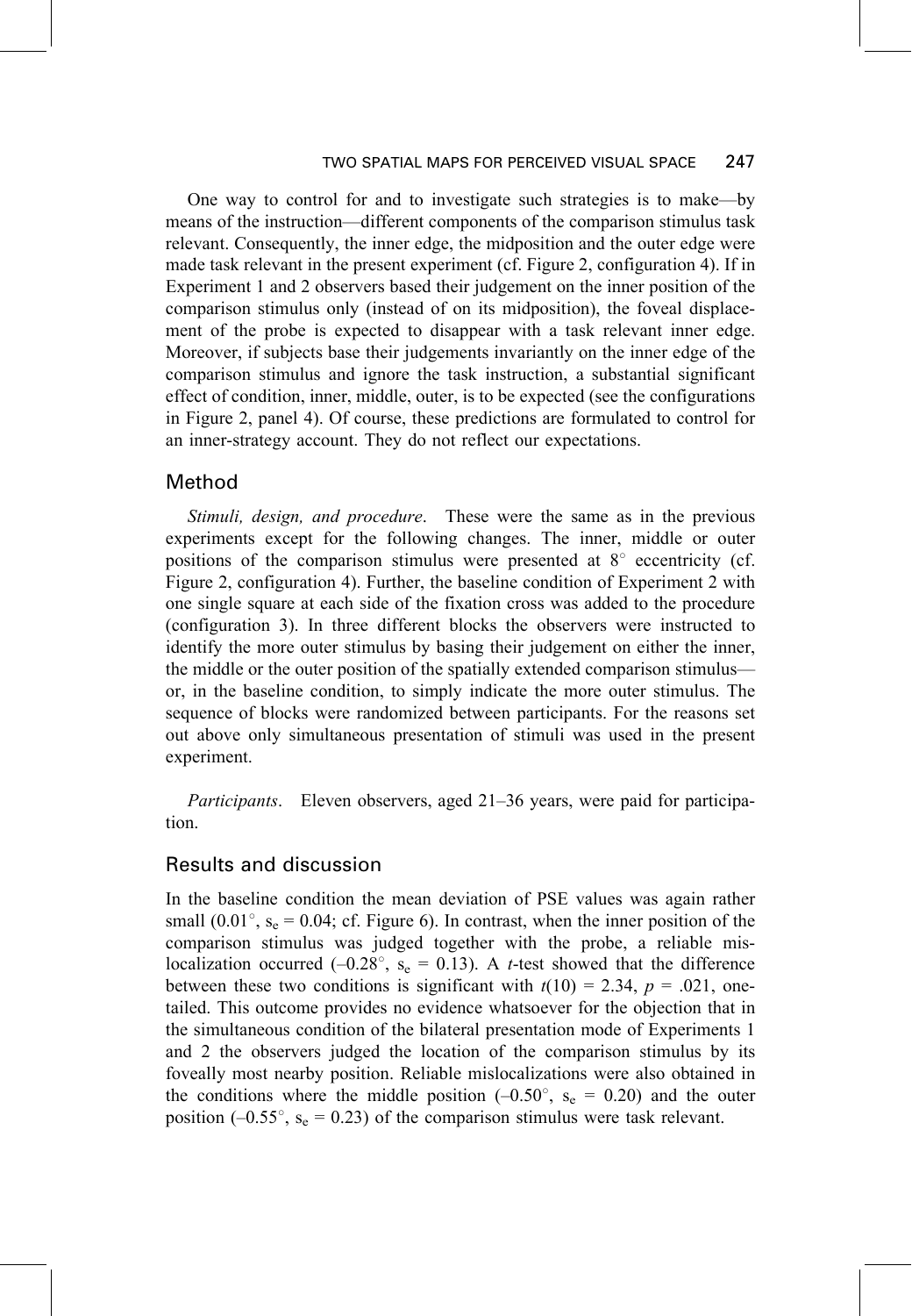

Figure 6. Mean PSE values of the baseline condition (single squares) and the presentation mode with a critical inner, middle, or outer edge of the comparison stimulus (Experiment 3).

A one-way Anova showed a significance between all the four conditions with  $F(3,30) = 4.66$ ,  $MSE = 0.15$ ,  $p = .023$ . When the baseline condition was removed from the analysis, however, the differences between conditions disappeared with  $F(2, 20) = 1.76$ ,  $MSE = 0.13$ ,  $p > .20$ . Indeed, additional comparisons among means with a Scheffe Test failed to show differences between the inner, middle and outer condition (all  $p > 10$ ). So, while there is possibly a trend, "the substantial significant effect of condition, inner, middle, outer", to be expected on the basis of the "inner edge" strategy, clearly fails to show up.

In sum, the condition with a task-relevant inner square of the comparison stimulus provides no evidence for the objection that in the simultaneous bilateral presentation mode the observers used the inner position of the comparison stimulus (instead of the midposition) for their relative judgements. Moreover, the results revealed no evidence for differences between the inner, middle, and outer condition. Thus, the present data suggest that a spatially extended stimulus is shifted by about the same amount towards the fovea, irrespectively of whether the inner, middle, or outer position is to be judged.

# **EXPERIMENT 4**

The simultaneous condition in the bilateral presentation mode was assumed to be the most adequate condition for investigating extend effects in relative judgement tasks. This conclusion is, of course, only correct when the simultaneous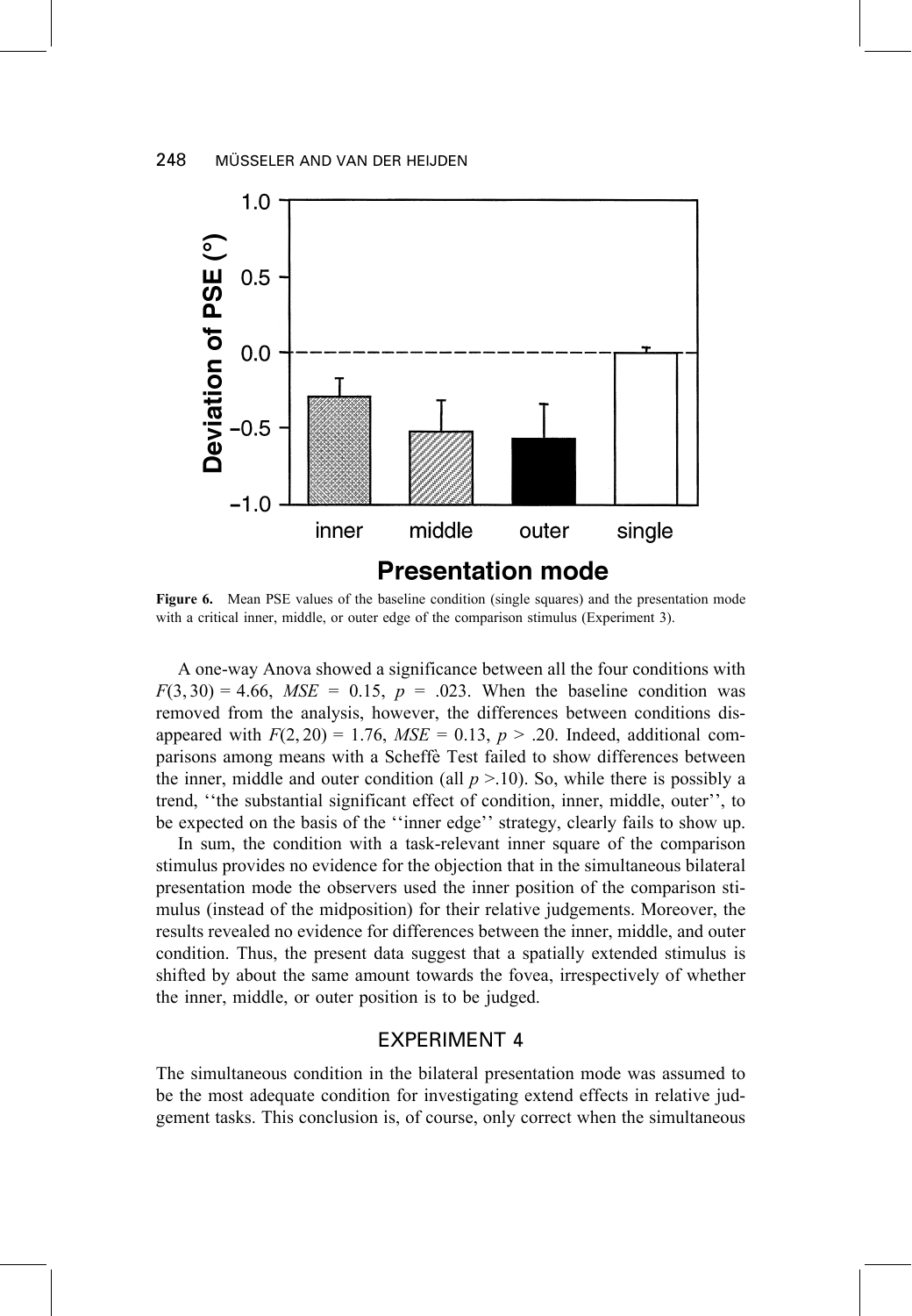condition in the bilateral presentation mode and the  $+112$  and  $-112$  SOA conditions in the unilateral presentation mode address the same underlying phenomenon, i.e., investigate the same underlying spatial illusion.

So far, we found no evidence that the findings obtained with the simultaneous condition of the bilateral presentation mode (cf. Figure 2, configuration 2) deviated from the findings observed with positive and negative SOA conditions of the unilateral presentation mode (configuration 1). In other words, the successive unilateral conditions and the simultaneous bilateral condition can still be regarded as two different approaches to one and the same underlying spatial illusion. In the present experiment we will further examine this point. If for assessing the spatial illusion the bilateral presentation mode is simply an alternative for the unilateral presentation mode, its results should vary with the same variables as the unilateral presentation mode. With the unilateral presentation mode the illusion increases with the eccentricity of presentation (cf. Müsseler et al., 1999; Stork et al., 2004). The present experiment examines this effect with the bilateral presentation mode.

### Method

*Stimuli, design, and procedure.* These were the same as in the previous experiments with the following exceptions. The baseline condition (configuration 3) is compared with the bilateral presentation mode of the illusion (configuration 2) at the eccentricities of 3.5 and  $6.5^{\circ}$ . Probe and comparison stimulus were always presented simultaneously. All conditions were presented blockwise with the sequence of blocks randomized between participants.

*Participants.* Sixteen observers, aged 21–37 years, were paid for participation.

### **Results and discussion**

In the baseline condition PSE judgements deviated only little from the objective positions (0.01° at 3.5°,  $s_e = 0.02$ ; 0.03° at 6.5°,  $s_e = 0.02$ ). In contrast, with the spatially extended comparison stimulus reliable mislocalizations were observed. They increased from  $-0.24^{\circ}$  at 3.5° eccentricity (s<sub>e</sub> = 0.08) to  $-0.48^{\circ}$  (s<sub>e</sub> = 0.09) at  $6.5^{\circ}$  eccentricity (cf. Figure 7).

Correspondingly, a two-way Anova showed a significant the main effect of eccentricity,  $F(1, 15) = 6.03$ ,  $MSE = 0.03$ ,  $p = .027$ , and of presentation mode,  $F(1, 15) = 28.67$ ,  $MSE = 0.08$ ,  $p < .001$ . Additionally, the interaction between both factors was significant with  $F(1, 15) = 5.24$ ,  $MSE = 0.05$ ,  $p = .037$ . Therefore, we can conclude that the eccentricity effect observed previously with the  $+112$  and  $-112$  SOA conditions in unilateral presentation mode emerges also with the simultaneous condition in the bilateral presentation mode. This is further evidence for the point of view that the simultaneous-unilateral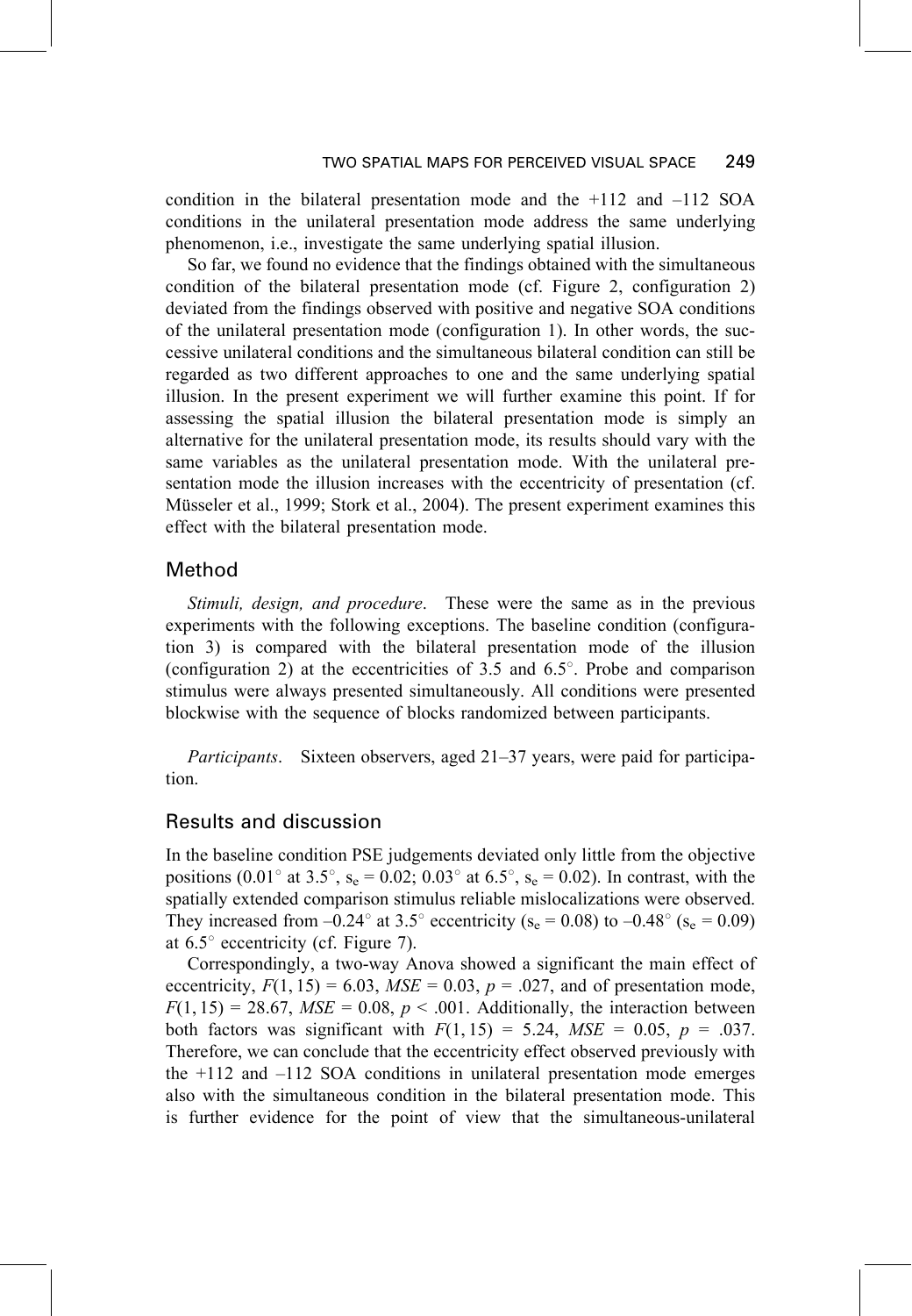

Figure 7. Mean PSE values of the baseline condition (single squares) and the bilateral presentation mode (single square and row of squares) at the two different eccentricities of 3.5 and 6.5° (Experiment 4).

and successive-bilateral presentation conditions constitute two comparable approaches to one and the same underlying spatial illusion.

# **GENERAL DISCUSSION**

The present study was concerned with an illusion first reported by Müsseler et al. (1999). That illusion consists of a relative mislocalization observed with unilateral presentation of two short-duration stimuli of different spatial extensions. Asked to judge the peripheral position of a small probe with respect to the midposition of a spatially extended comparison stimulus, observers tended to localize the probe as being more outer than the midposition of the comparison stimulus. This mislocalization is observed when both stimuli are flashed successively separated by an SOA, but not when the stimuli are presented simultaneously. Müsseler et al. explained the mislocalizations in terms of properties of the saccadic eye-movement system.

The explanation in terms of properties of the saccadic eye-movement system, however, failed to answer the question why mislocalizations are observed when probe and comparison are separated in time by an SOA and not when presented simultaneously. The two-factor theory of visual space perception can answer this question. With simultaneous presentation the perceptual judgement is assumed to be based on information in a visual sensory map, which images perfectly the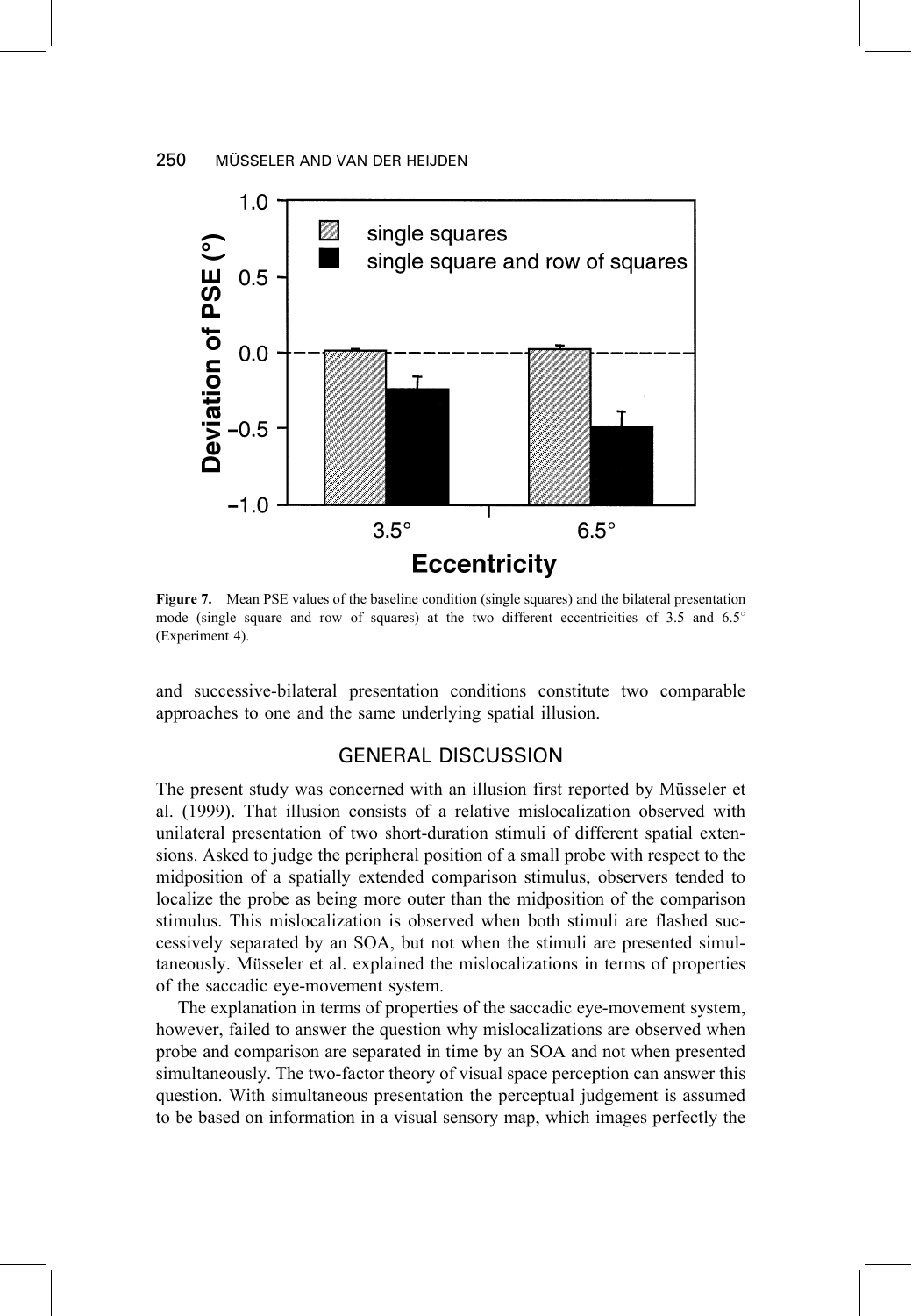neighbourhood relations of the stimuli. With successive presentation, however, access to the visual sensory map is hampered and the perceptual judgements are assumed to be based on information in a motor map, which contains the metric necessary to perform goal-directed eye movements. Basic saccadic eye-movement research strongly suggests that (1) in this map the probe and the comparison stimulus are localized more towards the fovea than they really are, and (2) the spatially extended comparison stimulus is even localized more foveally than the spatially less-extended probe (for details and further empirical evidence see Müsseler et al., 1999; Stork et al., 2004; Van der Heijden et al., 1999a). These properties of the motor map directly explain the mislocalizations obtained with successive presentations.

If the explanation derived from the two-factor model of visual space perception is correct, a bilateral presentation mode with the probe at one side of the fixation point and the comparison at the other should reveal an interesting and important variant of the illusion. With bilateral presentation there are no usable neighbourhood relations between probe and comparison in a sensory map. Because of the absence of the neighbourhood relations, the motor map is accessed. So, from the two-factor model it follows that with bilateral presentation mislocalizations will not only be observed with successive presentations but also with simultaneous presentation.

The present experiments examined this prediction. In Experiment 1, the bilateral presentation mode was compared with the unilateral presentation mode. The experiment revealed (1) corresponding mislocalizations in the unilateral and bilateral presentation mode, and (2) the predicted mislocalizations in the bilateral presentation mode when probe and comparison stimulus were presented simultaneously. In Experiment 2 this finding was replicated with an appropriate new baseline condition (two single squares at each side of the fixation point). Experiment 3 ruled out strategy effects, that is, ruled out the possibility that observers based their judgements on the inner or outer edge of the comparison stimulus instead of on the midposition. Finally, Experiment 4 examined whether the eccentricity effect, observed previously with the unilateral presentation mode (Müsseler et al., 1999; Stork et al., 2004), could reliably be demonstrated with the bilateral presentation mode. The mislocalizations observed seemed to correspond with the pattern of mislocalizations previously reported.

Taken all together, the results reported in this contribution clearly support the predictions derived from the two-factor theory of visual space perception and thereby support Müsseler et al.'s (1999) contention that the system controlling the saccadic eye movements is at the basis of, and imports its properties in, the relative judgement task. This conclusion, however, immediately raises a critical question.

As stated in the Introduction, basic eye-movement research has shown that  $(1)$  saccades tend to undershoot a peripheral target, and  $(2)$  this effect is stronger for a spatially extended target than for a less extended one. The critical question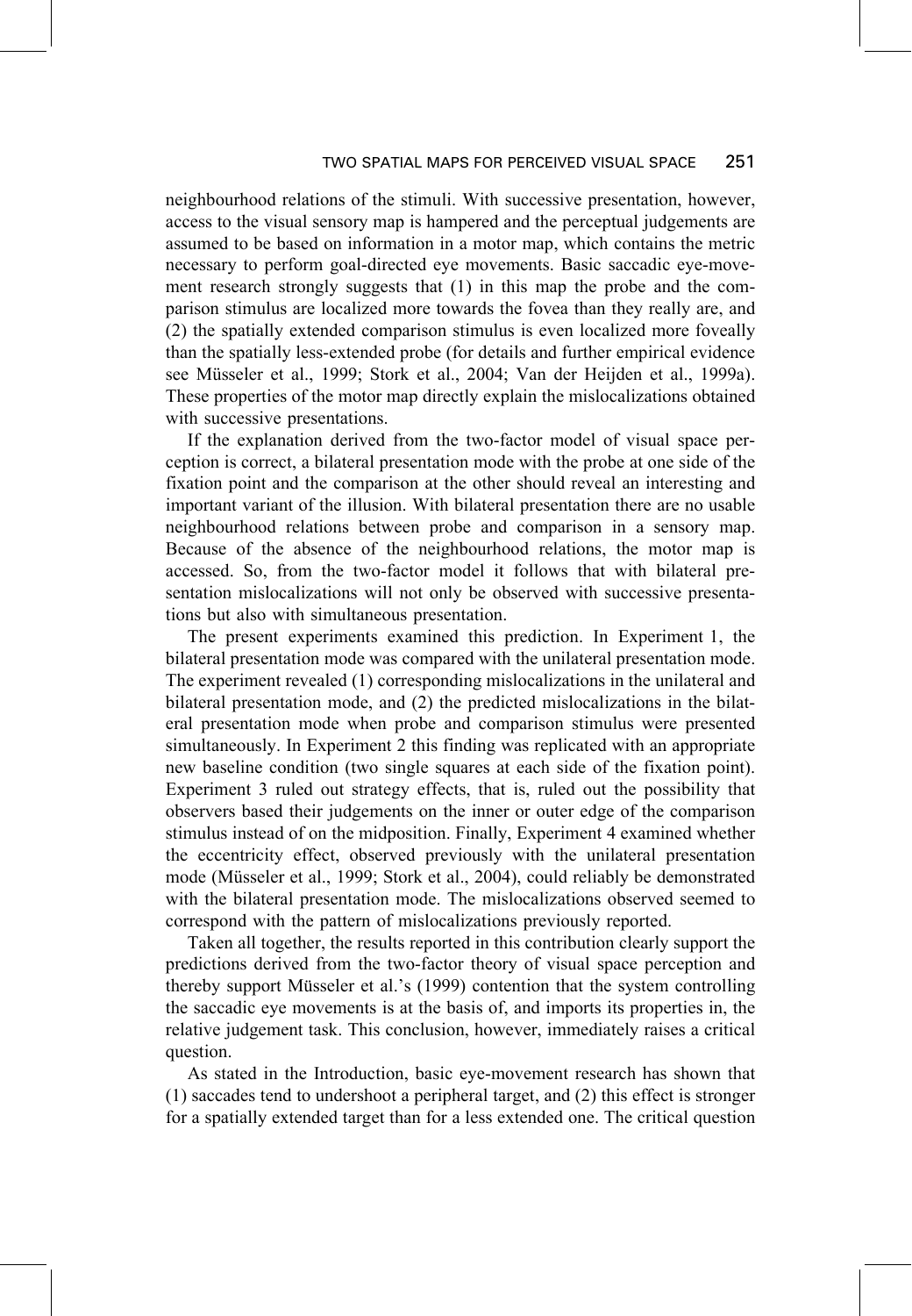is, of course, why saccadic eye movements show this undershoot and why the system does not adapt to this error-as it does with other externally forced distortions (cf. the prism adaptation).

At present no agreed upon answer to this question can be given. In the literature some suggestions can be found. One speculation is that the undershoot is an inherent property of any motor system, probably because it is easier to adjust a movement in its direction than in the opposite direction. This is certainly true for head and arm movements with their large mass components, but the eye is light and quite flexible embedded in its orbit.

Another answer is that with an undershoot the retinal image of the target remains in the same cortical hemifield. When the system attempts to be exactly on target, some saccades will overshoot the target. With an overshoot a target representation that was in the left(right) hemifield will move to the right(left) hemifield. Undershoots prevent these drastic relocalizations (see, e.g., Becker, 1972; Henson, 1978).

It has also been argued that the undershoot emerges from the interaction with head movements under more ecological conditions. If the eyes are moved together with the head to a target, eye movements have to be smaller as they would be when only the eyes are moved to the target. In this sense, the undershoot compensates for possible head movements. The head-eye combination can be seen as an adaptive attempt to minimize the saccadic flight time for maximizing the time for clear vision (Harris, 1995).

A final, but probably not last possibility comes from considering even more ecological conditions. Usually, targets do not enter the visual field instantaneously; in particular the ecologically more dangerous targets *move into* it. Maybe the saccadic undershoot is a mechanism to anticipate this movement. This idea matches the observation that the system is more sensitive for foveopetal than for fovefugal movements (Mateeff, Yakimoff, Hohnsbein, Ehrenstein, Bohdanecky, & Radil, 1991; Müsseler & Aschersleben, 1998).

At present, it is impossible to decide which answer or combination of answers approaches the truth. Fortunately, for our explanation of the mislocalization results that answer is not really required. Our explanation is not concerned with why there is an undershoot. There is an undershoot and that is all that is required for our explanation.

### **REFERENCES**

- Aitsebaomo, A. P., & Bedell, H. E. (1992). Psychophysical and saccadic information about direction for briefly presented visual targets. *Vision Research*, 32, 1729–1737.
- Becker, W. (1972). The control of eye movements in the saccadic system. In J. Dichganz & E. Bizzi (Eds.), Cerebral control of eye movements and motion perception (pp. 233-243). Basel, Switzerland: Karger.
- Bischoff, N., & Kramer, E. (1968). Untersuchungen und Überlegungen zur Richtungswahrnehmung bei willkürlichen sakkadischen Augenbewegungen. Psychologische Forschung, 32, 185–218.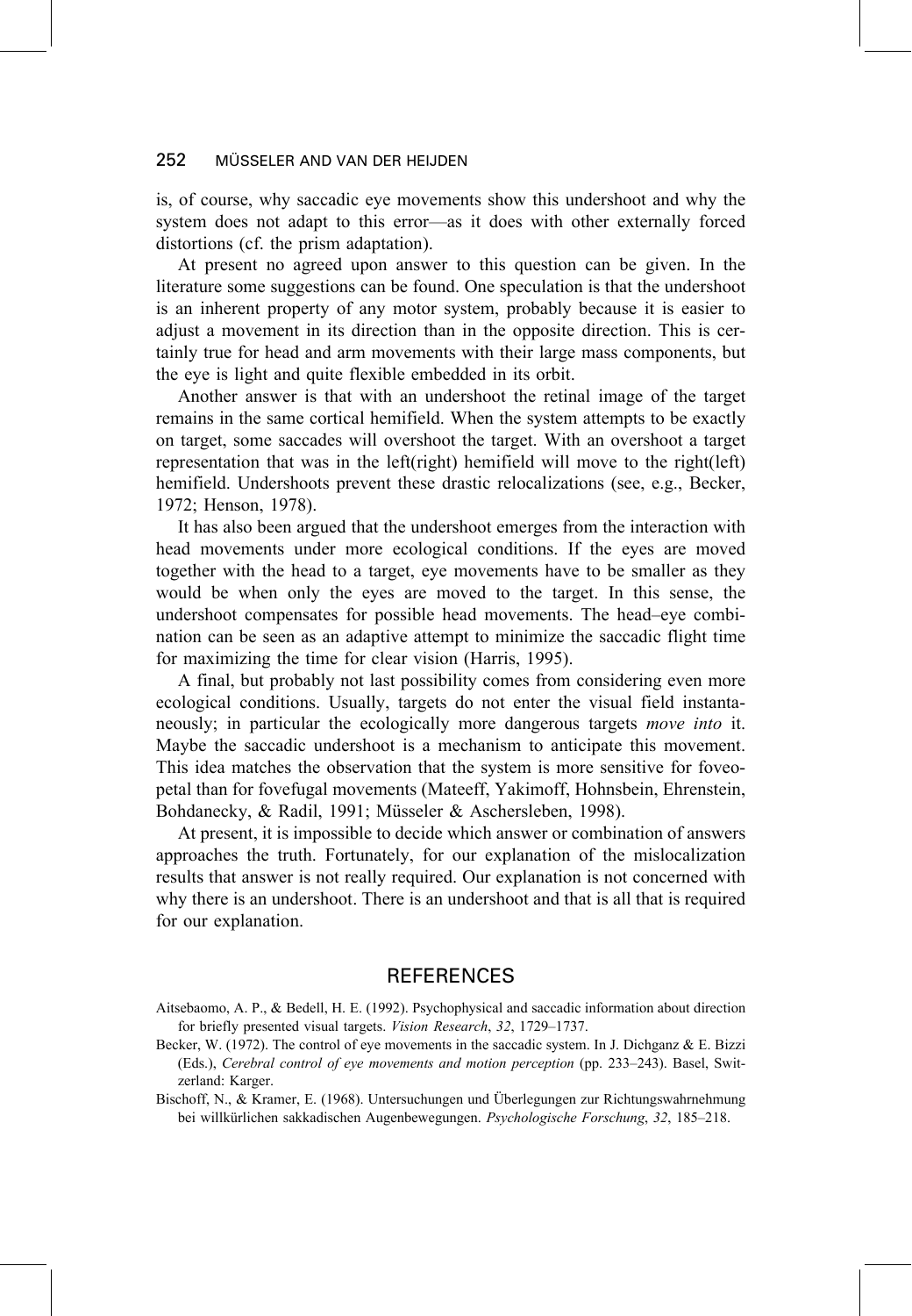- Festinger, L., White, C. W., & Allyn, M. R. (1968). Eye movements and decrement in the Müller-Lyer illusion. Perception and Psychophysics, 3, 376-382.
- Findlay, J. M., Brogan, D., & Wenban-Smith, M. G. (1993). The spatial signal for saccadic eye movements emphasizes visual boundaries. Perception and Psychophysics, 53, 633–641.
- Finney, D. J. (1971). Probit analysis. Cambridge, UK: Cambridge University Press.
- Harris, C. M. (1995). Does saccadic undershoot minimize saccadic flight-time—a Monte-Carlo study. Vision Research, 35(5), 691-701.
- Henson, D. B. (1978). Corrective saccades: Effects of altering visual feedback. Vision Research,  $18(1), 63-67.$
- Kerzel, D. (2002). Memory for the position of stationary objects: Disentangling foveal bias and memory averaging. Vision Research, 42(2), 159-167.
- Koenderink, J. J. (1990). The brain a geometry engine. Psychological Research, 52, 122-127.
- Lemij, H. G., & Collewijn, H. (1989). Differences in accuracy of human saccades between stationary and jumping targets. Vision Research, 29, 1737-1748.
- Lieberman, H. R. (1983). Computation of psychological thresholds using the probit technique. Behavior Research Methods and Instrumentation, 15, 446-448.
- Mateeff, S., & Gourevich, A. (1983). Peripheral vision and perceived visual direction. Biological Cybernetics, 10, 111-118.
- Mateeff, S., Yakimoff, N., Hohnsbein, J., Ehrenstein, W. H., Bohdanecky, Z., & Radil, T. (1991). Selective directional sensitivity in visual motion perception. *Vision Research*, 31,  $131 - 138$ .
- Müsseler, J., & Aschersleben, G. (1998). Localizing the first position of a moving stimulus: The Fröhlich effect and an attention-shifting explanation. Perception and Psychophysics, 60(4), 683–695.
- Müsseler, J., Van der Heijden, A. H. C., Mahmud, S. H., Deubel, H., & Ertsey, S. (1999). Relative mislocalizations of briefly presented stimuli in the retinal periphery. Perception and Psychophysics, 61, 1646-1661.
- Osaka, N. (1977). Effect of refraction on perceived locus of a target in the peripheral visual field. Journal of Psychology, 95, 59-62.
- O'Regan, J. K. (1984). Retinal versus extraretinal influences in flash localization during saccadic eye movements in the presence of a visible background. Perception and Psychophysics, 36,  $1 - 14$ .
- O'Regan, J. K., & Noë, A. (2001). A sensorimotor account of vision and visual consciousness. Behavioral and Brain Sciences, 24(5), 939-1011.
- Ross, J., Morrone, M. C., Goldberg, M. E., & Burr, D. C. (2001). Changes in visual perception at the time of saccades. Trends in Neurosciences, 24(2), 113-121.
- Scheerer, E. (1985). The constitution of space perception: A phenomenological perspective. Paper presented at the Sensorimotor Interactions in Space Perception and Action, Center of Interdisciplinary Research, Bielefeld, Germany.
- Stork, S., Müsseler, J., & Van der Heijden, A. H. C. (2004). Saccadic eye movements and relative mislocalizations with briefly presented stimuli. Manuscript submitted for publication.
- Van der Heijden, A. H. C. (2003). Attention in vision: Perception, communication and action. Hove, UK: Psychology Press.
- Van der Heijden, A. H. C., Müsseler, J., & Bridgeman, B. (1999a). On the perception of position. In G. Aschersleben, T. Bachmann, & J. Müsseler (Eds.), Cognitive contributions to the perception of spatial and temporal events (pp. 19–37). Amsterdam: Elsevier.
- Van der Heijden, A. H. C., Van der Geest, J. N., De Leeuw, F., Krikke, K., & Müsseler, J. (1999b). Sources of position-perception error for small isolated targets. Psychological Research, 62,  $20 - 35.$
- Vos, P. G., Bocheva, N., Yakimoff, N., & Helsper, E. (1993). Perceived location of two-dimensional patterns. Vision Research, 33, 2157-2169.